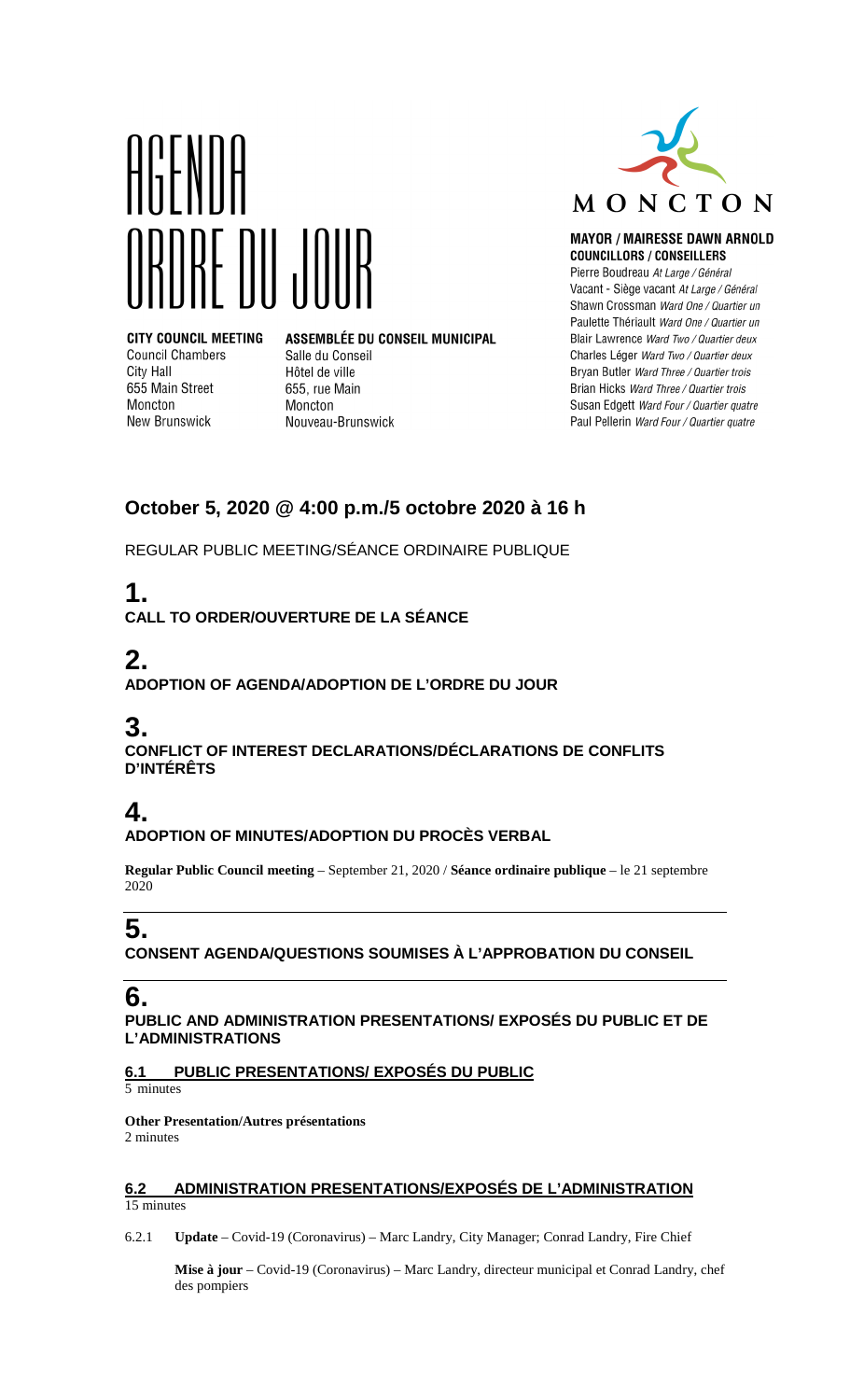#### 6.2.2 **RCMP Update** – Tom Critchlow, Codiac RCMP Superintendent

**Mise à jour** GRC – Tom Critchlow, surintendant, GRC Codiac

## **7. PLANNING MATTERS/ QUESTIONS D'URBANISME**

7.1 84-86 Highfield Street – Amend By-law Z-1116 - A By-law Relating to Heritage Conservation in the City of Moncton

84-86, rue Highfield – Modification de l'Arrêté Z-1116 concernant la conservation du patrimoine dans la ville de Moncton

7.2 **Amending** Church of the Nazarene Subdivision

**Modification** du lotissement Church of the Nazarene

### **8. STATEMENTS BY MEMBERS OF COUNCIL/ EXPOSÉS DES MEMBRES DU CONSEIL**

### **9.**

**REPORTS AND RECOMMENDATIONS FROM COMMITTEES AND PRIVATE MEETINGS/ RAPPORTS ET RECOMMANDATIONS DES COMITÉS ET RÉUNIONS À HUIS CLOS**

9.1 **Recommendation(s)** – Internal Audit Committee – March 9, 2020 – **Request for Proposal RFP19-140** – Internal Auditor Services

**Recommandation(s)** – Comité de vérification – le 9 mars 2020 – **Demande de propositions RFP19-140** – Services de vérifications

9.2 **Recommendation(s)** – Committee of the Whole – September 28, 2020

**Recommandation(s)** – Comité plénier – 28 septembre 2020

### **10. REPORTS FROM ADMINISTRATION/ RAPPORTS DE L'ADMINISTRATION**

10.1 **By-Law T-410** – Amendment for Moving Oversized and Overweight Loads

**Modification de l'Arrêté T-410** – Déménagement de charges hors gabarit

10.2 **Tender TCS20-073** – Reconstruction of Five (5) Tennis Courts and Related Amenities

**Appel d'offres TCS20-073** – Reconstruction de cinq terrains de tennis et des commodités connexes

10.3 **Tender TC20-087** – Supply and Delivery of Two (2) Vacuum Street Sweepers

**Appel d'offres TC20-087** – Fourniture et livraison de deux balayeuses aspiratrices

10.4 **Grade (railway) Crossing Improvement** – Edinburgh Drive

**Réfection d'un passage à niveau (chemin de fer) –** promenade Edinburgh

### **11. READING OF BY-LAWS/ LECTURE D'ARRÊTÉS MUNICIPAUX**

11.1 **By-Law** in Amendment of a By-law Relating to the Use of Streets in the City of Moncton, being By-Law T-410.9 – *First Reading* – *Pending approval item 10.1*

Arrêté portant modification de l'arrêté réglementant l'utilisation des rues dans la Ville de Moncton, soit l'arrêté T-410.9 – *Première lecture – Sous l'approbation de l'item 10.1*

11.2 **By-law** in Amendment of a By-law Relating to Heritage Conservation in the City of Moncton, being By-law Z-1116.4 – *First Reading* – *Pending approval item 7.1*